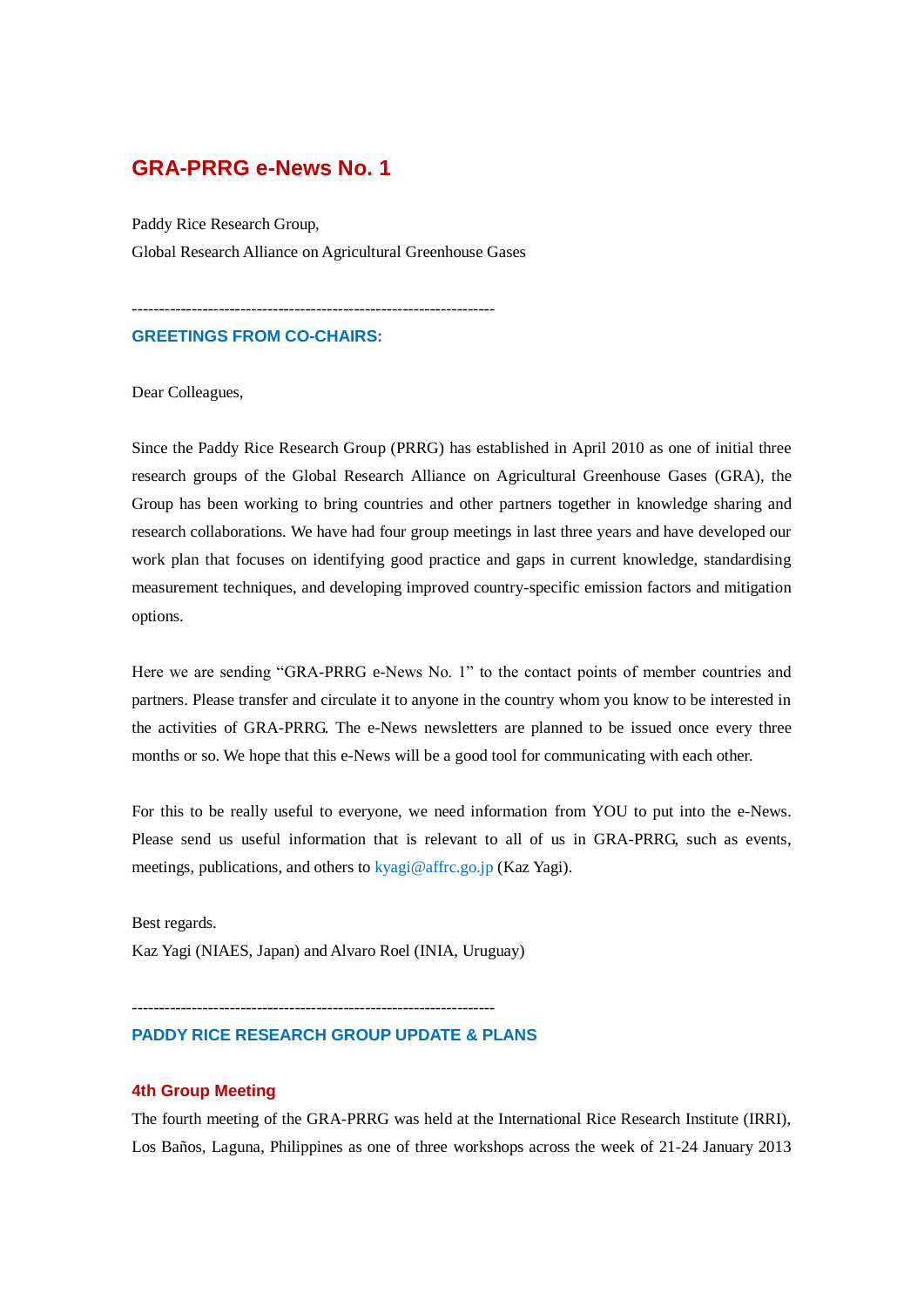dealing with greenhouse gas emissions from paddy rice.

The meeting was attended by 52 participants, representing 6 Alliance member countries, 1 non-member country, representatives from Paddy Rice Research Group Partner organisations of IRRI, CCAFS and other invited experts.

The meeting achieved the following outcomes:

- Update on research activities in Member Countries.

- Update from the Alliance Secretariat on the latest Council meeting and the agreed Research Group reporting requirements.

- Updates on the other Research Groups of the Alliance.

- Presentations from invited speakers.

- Further discussion on the work areas identified at the last meeting, and development of the identified activities in the Group Workplan.

- Next steps for the Group and discussion about future meetings.

The meeting report is available on the group web site:

http://www.globalresearchalliance.org/research/paddy-rice-research-group/

#### **Capacity-building Workshop in Latin-America**

A capacity-building Workshop for Rice GHG measurements is planning to hold in conjunction with the 2013 Alliance Council meeting, taking place in June 2013 in Montevideo, Uruguay. Further information will be announced soon.

## **5th Group Meeting**

The fifth Group Meeting is planning to hold in late 2013. One candidate is the plan in conjunction with the 11th International Conference of the East and Southeast Asia Federation of Soil Science Societies (EAAFS11), Bogor - West Java, Indonesia on 21-24 October 2013 (http://www.esafs11ina.org/).

-------------------------------------------------------------------

**GRA EVENTS**

#### **2013 Alliance Council Meeting**

18-20 June, 2013, in Montevideo, Uruguay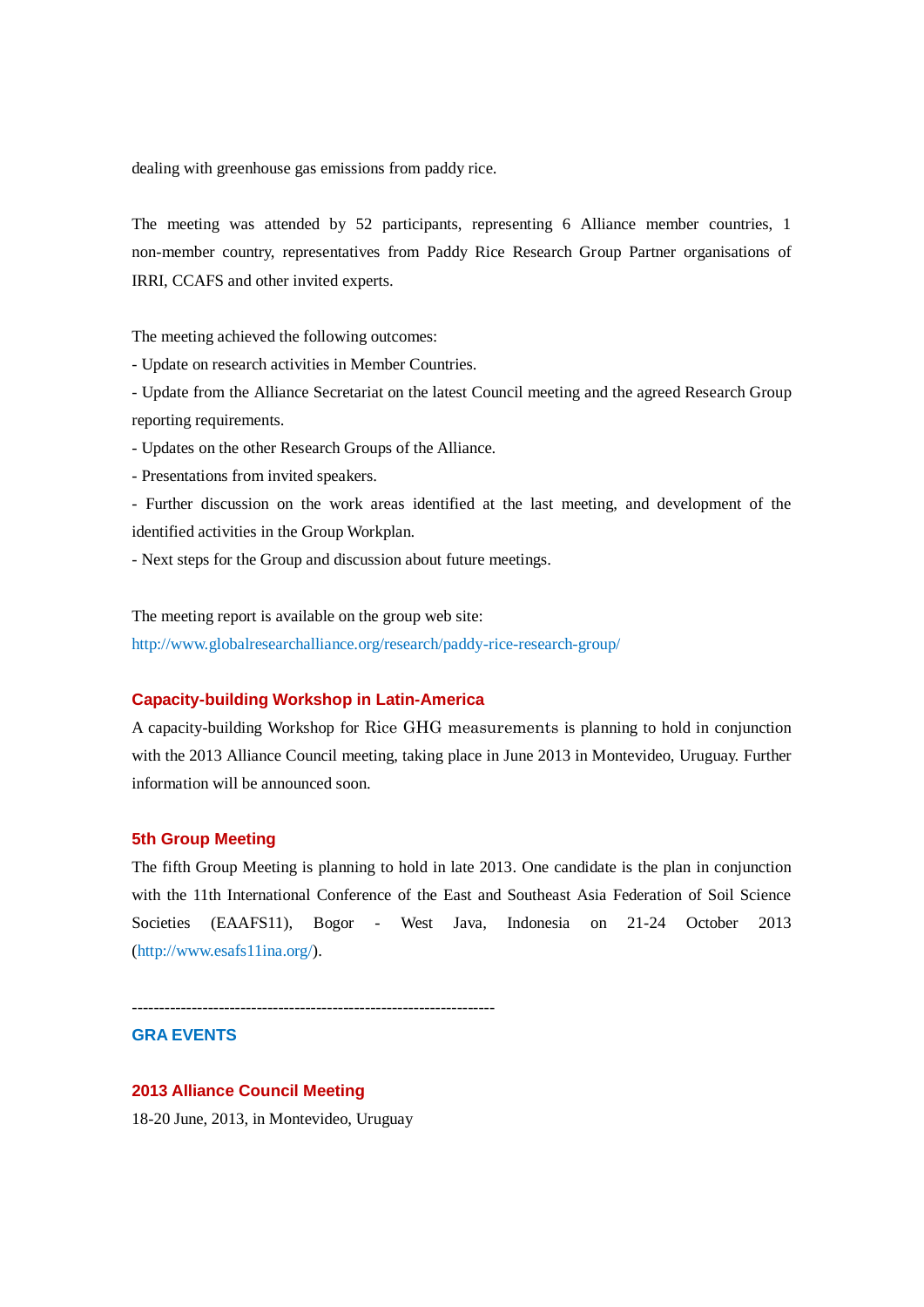### **Livestock Research Group (LRG) Meeting**

28-29 June, 2013, in Dublin, Ireland, following the GGAA 2013 meeting.

#### **Croplands Research Group (CRG) Meeting**

7 November, 2013, in Tampa, Florida, USA, following the American Society of Agronomy Annual Meeting

-------------------------------------------------------------------

### **OTHER EVENTS**

#### **WGIA11**

The 11th Workshop on Greenhouse Gas Inventories in Asia (WGIA11) will be held in Tsukuba, Japan, on 5-7 July 2013.

http://www-gio.nies.go.jp/wgia/wgiaindex-e.html

### **11th AsiaFlux Workshop**

Joint Conference of the 11th AsiaFlux International Workshop, the 3rd HESSS (Hydrology delivers Earth System Science to Society), TERRECO (Complex Terrain and Ecological Heterogeneity), GCREAM (Global Center of Research Excellence in Agricultural Meteorology), and the 14th Annual Meeting of KSAFM (Korean Society of Agricultural Forest Meteorology) on "Communicating Science to Society: Coping with climate extremes for resilient ecological-societal systems", 21-24 August 2013, Seoul National University, Seoul, South Korea. http://asiaflux.net/asiafluxws2013/

## **ESAFS11**

The 11th International Conference of the East and Southeast Asia Federation of Soil Science Societies (ESAFS11) will be held in Bogor - West Java, Indonesia on 21-24 October 2013. http://www.esafs11ina.org/

## **N2013**

The 6th International Nitrogen Conference (N2013) will take place on 18-22 November 2013 in Kampala, Uganda. http://n2013.org

#### **WCSS2014**

The 20th World Congress of Soil Science (WCSS) will be held in Jeju, Korea, on 8-14 June 2014.